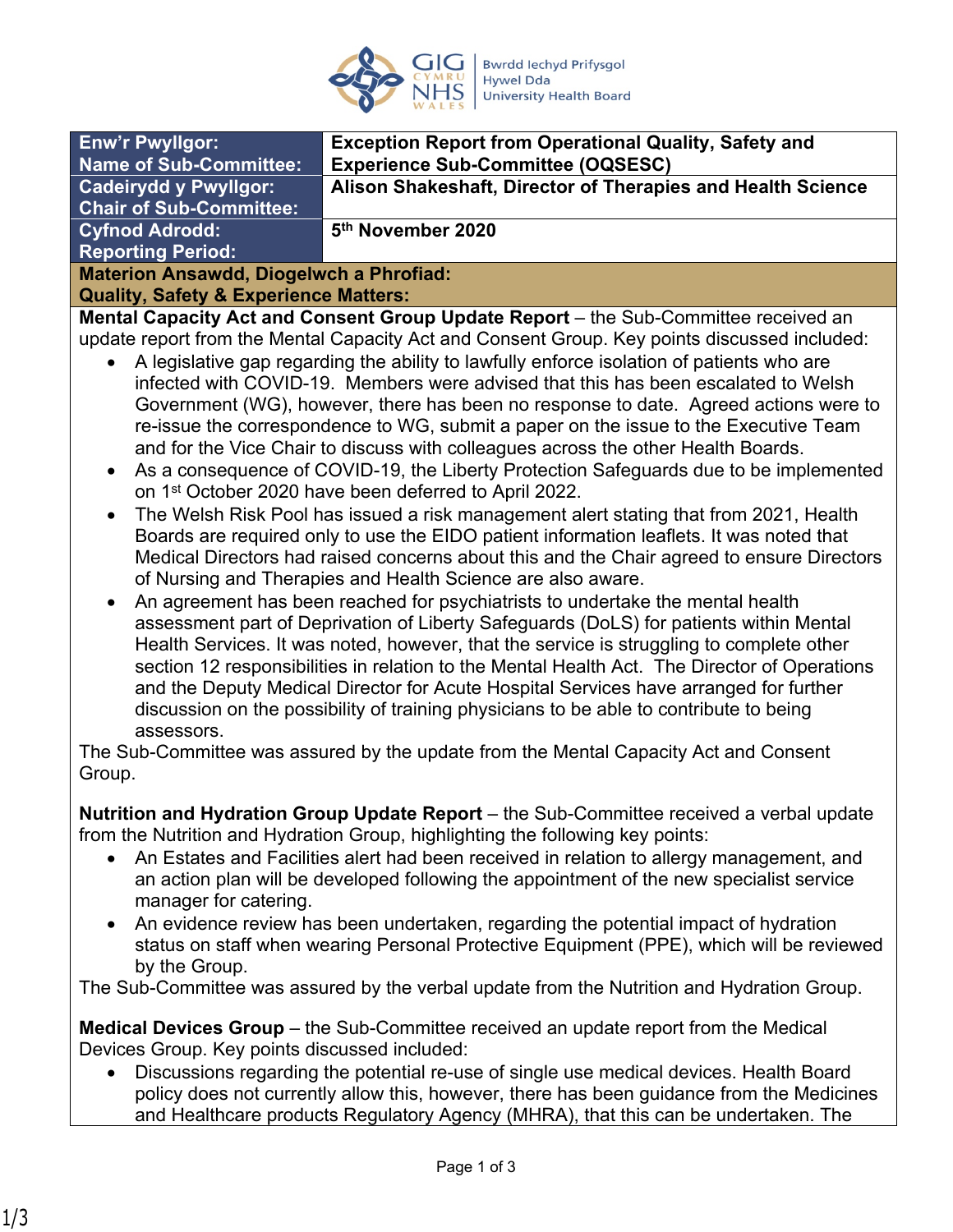Scheduled Care Team are in support of the principle and further discussion is underway. It was agreed that a paper with the full details, risks and benefits will be provided to the Executive Team for full consideration before requesting approval for any pilot testing to be undertaken.

 Confirmation that 26 occurrences have been recorded of battery failure in T34 palliative care syringe drivers in community settings. MHRA has issued a field safety notice stating that the Health Board should not implement any further version 3 pumps until the company has resolved the issues regarding the batteries. Members were advised that a risk based approach had been undertaken on clinical impact due to the shortage of syringe drivers and that following discussions with County Leads the syringe drivers have been put in use with the batteries replaced by the Health Board. The Medical Devices Group has approved this approach and other Health Boards have adopted the same process.

The Sub-Committee was assured by the update from the Medical Devices Group.

**Closure Report – Withybush Wards 1 and 3 Orthopaedic Serious Incidents** – The Sub-Committee received the Closure Report for the Withybush Wards 1 and 3 Serious Incidents and members were assured that all actions were complete, have been considered at 2 formal quality panels and that this could now be formally closed. It was noted that there had been learning from the length of time taken to reach completion with Health Board processes now in place to monitor action plans at the 6 month interval.

**Feedback on Attendance at Local Governance Meetings** – The Sub-Committee received a verbal update regarding feedback from local governance meetings with the development of a template for Terms of Reference and agendas for the directorate and county quality and safety meetings, which will be taken through the Bronze Groups for wider discussion and consultation.

**Annual Quality Statement (AQS) and Healthcare Standards (HCS)** – The Sub-Committee received the proposal for the development of the AQS for 2020/21, which is based on the methodology used for 2019/20 and is supported by evidence around the HCS. Members received assurance that younger service users would be included in on the review panel, with the Sub-Committee supporting the proposal.

## **Risgiau:**

## **Risks (include Reference to Risk Register reference):**

**Operational Risk Report** - The Sub-Committee received a composite report describing the operational risks assigned to OQSESC with current scores exceeding the tolerance level. Members noted that two risks (stroke and frail elderly) did not appear to have been reviewed since 2019, however, assurance was provided that these had been reviewed since the papers were issued.

Members also noted that risk 654 (inpatient malnutrition), which has previously been of concern to the Sub-Committee, has now been de-escalated from a Red 20 to a level 10.

**Directorate Risk Escalation Reports** were received and noted from:

- Mental Health and Learning Disabilities members raised concern regarding the waiting lists and requested a further report to the next Sub-Committee meeting.
- Scheduled Care.